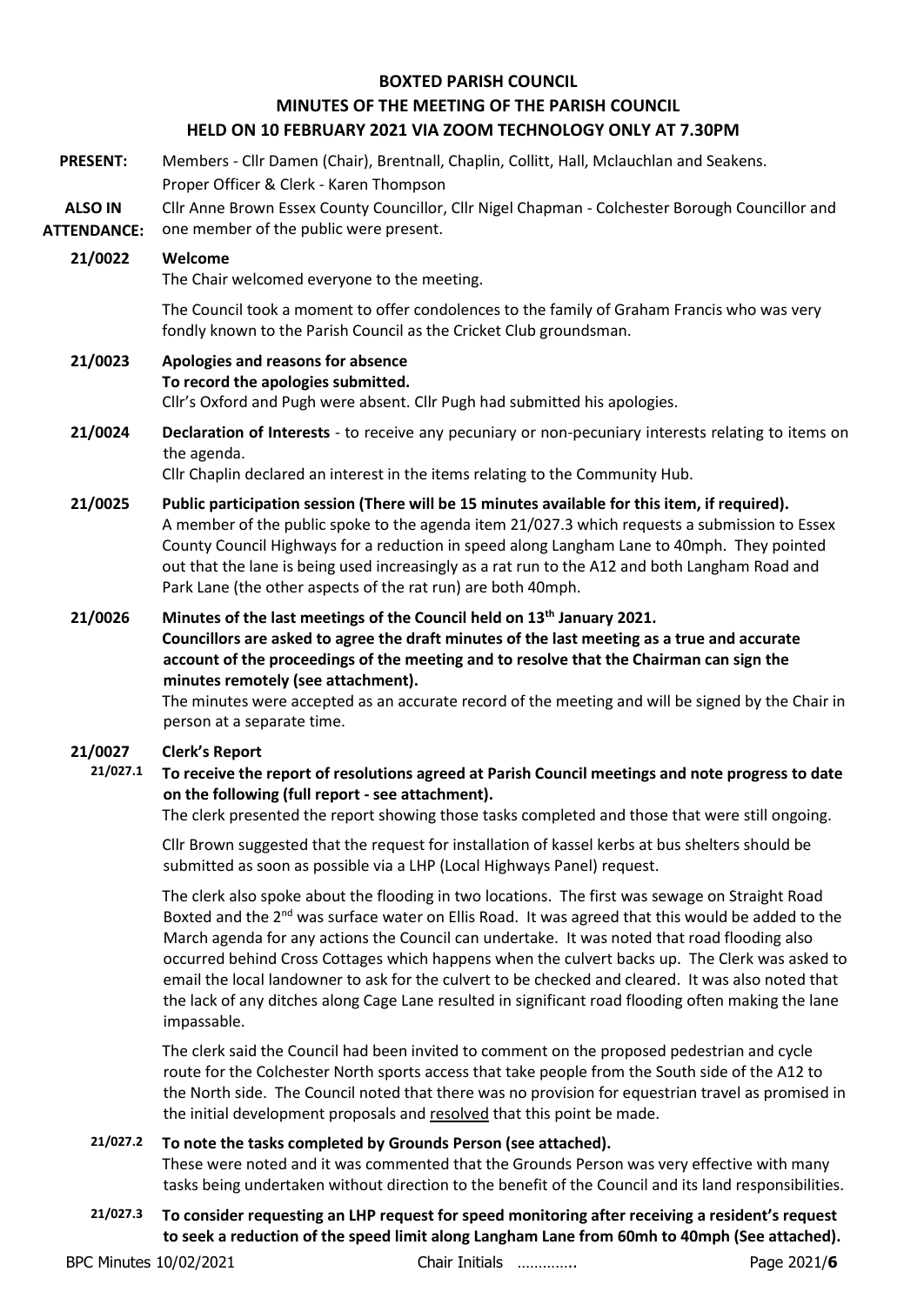Cllr Brown suggested that an LHP request should be submitted with the support of Langham Parish Council. The Council resolved to submit an LHP request especially considering the anticipated increase in traffic from the Colchester Northern Gateway development, after seeking support from Langham Parish Council.

- **21/027.4 To consider a project to investigate wildflower verges as requested by a resident (see attached).** The Council thought that wildflower verges could be a real benefit to the village as long as walking access and sight lines were not made dangerous. The clerk agreed to see more of the Wivenhoe plans to understand what safety criteria they were ensuring. The Council resolved to investigate further.
- **21/027.5 To note that the Clerk received a phone call from a resident asking why the business operating at 18 Straight Road, Boxted is not required to tidy up the site and to consider asking Colchester Planning to see if the Certificate of Lawful Use obtained in 2020 (**[200108](https://www.colchester.gov.uk/planning-app-details/?id=f01d14eb-a23b-ea11-a812-000d3ab297a5)**) to operate as a plant and construction business has breached policy set out in the Boxted Neighbourhood Plan, particularly in relation to visual and noise amenity.**

The Council resolved to seek advice from Colchester Borough Council planning regarding the obvious decline in visual and noise amenity. The Boxted Neighbourhood Plan Policy whilst encouraging small businesses along Straight Rd does require that provision is made to minimise visual and noise impact.

## **21/0028 Borough and County Council**

## **To receive the reports of the District Councillor and the County Councillor.**

Cllr Brown updated the meeting supporting the progress made regarding the Boxted Bridge discussions and commented that Essex Highways had not responded to various emails from interested parties which was unhelpful. She advised that the Essex County Council element of Council Tax would increase by 3%. She went on to say that it was Essex County Council elections in May this year which would be held in person. She confirmed that she would not be standing for election.

Cllr Chapman said that the Local Plan was now consulting on aspects of the Garden Community which would see significant housing built between Colchester and Tendring and would likely impact neighbouring villages. He suggested that Boxted asked to be included in communications from the project team directly. He advised that the Colchester Borough Council element of Council Tax would be increasing by 4.95%. He also went onto say that it would be Colchester Borough Council elections in May and he also would not be standing for election.

Cllr Brown left the meeting.

## **21/0029 Parish Council Finance**

**21/029.1 To note the receipt of Covid grants for the Recreation Ground and Hub Building of:**

- **£667 on 5 Jan 2021**
- **£2,000 on 12 Jan 2021**
- **£4,000 on 19 Jan 2021**
- **£,1857 on 22 Jan 2021**

**NB This total is £8,525; Full amount of grants received is £20,526.**

This was noted

# **21/029.2 To receive the Parish Council Financial Report as at the 31st January 2021 (see attachments including bank statements).**

The Parish Council received the financial statements showing the gross spend to date in this financial year is £55,916.23 with receipts of £79,494.50. The forecast position for the end of year of a surplus of £10,000 which reflected the increased Covid grants paid to the Council.

## **21/0030 Rural Exception Site (RES) – Next Steps**

## **To note that a further potential RES site in Boxted may be possible. (see attached map). It will be for the Parish Council to decide which site to take forward as an RES.**

The Council resolved to work with the RCCE on the site that had been proposed as a RES and not a open market planning application with provision for low cost housing.

**21/0031 Planning**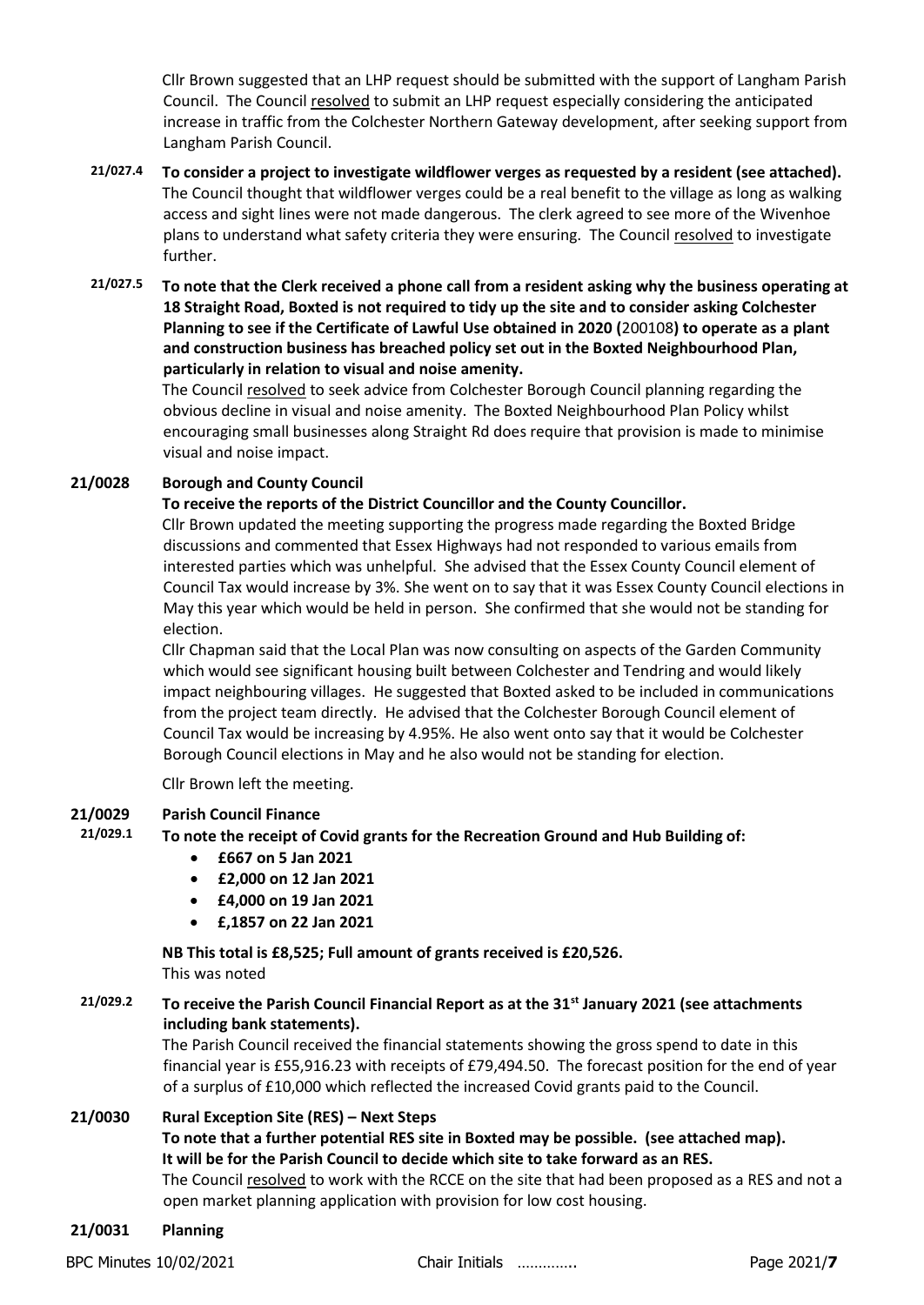| 21/013.1         | To consider commenting on the following applications:                                                                                                                                                                                                                                                                                                                                                                                                                                                                                                                                                                                                                                                                                                     |            |                                                                    |                                                                                                                                                           |
|------------------|-----------------------------------------------------------------------------------------------------------------------------------------------------------------------------------------------------------------------------------------------------------------------------------------------------------------------------------------------------------------------------------------------------------------------------------------------------------------------------------------------------------------------------------------------------------------------------------------------------------------------------------------------------------------------------------------------------------------------------------------------------------|------------|--------------------------------------------------------------------|-----------------------------------------------------------------------------------------------------------------------------------------------------------|
|                  | 210202                                                                                                                                                                                                                                                                                                                                                                                                                                                                                                                                                                                                                                                                                                                                                    | 05/02/2021 | George V Playing Field, Cage Lane,<br>Boxted CO4 5RE               | Installation of artificial wicket (replacing grass)<br>30m long by 2.75m                                                                                  |
|                  | 210248                                                                                                                                                                                                                                                                                                                                                                                                                                                                                                                                                                                                                                                                                                                                                    | 01/02/2021 | The Old Orchard, Wet Lane, Boxted<br>Colchester CO4 5TW            | Extension of detached three bed to five bed<br>house, build new vehicular access and three bay<br>detached garage adjacent to existing shed<br>structure. |
|                  | 210240                                                                                                                                                                                                                                                                                                                                                                                                                                                                                                                                                                                                                                                                                                                                                    | 29/01/2021 | 30A Straight Road, Boxted<br>Colchester CO4 5HN                    | Retrospective application for change of use of<br>land for storage area.                                                                                  |
|                  |                                                                                                                                                                                                                                                                                                                                                                                                                                                                                                                                                                                                                                                                                                                                                           |            |                                                                    | (see attached emails for more information)                                                                                                                |
|                  | 210069                                                                                                                                                                                                                                                                                                                                                                                                                                                                                                                                                                                                                                                                                                                                                    | 25/01/2021 | Land East of, Carters Hill, Boxted<br>Colchester                   | Application to discharge condition 9 of<br>Application no 180051 (CMS)                                                                                    |
|                  | 210047                                                                                                                                                                                                                                                                                                                                                                                                                                                                                                                                                                                                                                                                                                                                                    | 20/01/2021 | Old Butchers Arms, Mill Road,<br>Boxted Colchester CO4 5RW         | Remove existing Wendy playhouse and erect a<br>single storey garden office.                                                                               |
| <b>Decisions</b> | Of the planning applications considered the Council decided to raise a general comment on 210240 that it<br>would represent a loss of agricultural land with associated drainage which the Colchester Local Plan aims to<br>protect. Noise and visual amenity should be maintained.                                                                                                                                                                                                                                                                                                                                                                                                                                                                       |            |                                                                    |                                                                                                                                                           |
|                  | The Council noted the following approved planning decisions.                                                                                                                                                                                                                                                                                                                                                                                                                                                                                                                                                                                                                                                                                              |            |                                                                    |                                                                                                                                                           |
|                  | 202624<br>Conditional<br>approval                                                                                                                                                                                                                                                                                                                                                                                                                                                                                                                                                                                                                                                                                                                         | 24/11/2020 | 27 Straight Road, Boxted Colchester<br>CO <sub>4</sub> 5HN         | Creation of new access.                                                                                                                                   |
|                  | 202569<br>Conditional<br>approval                                                                                                                                                                                                                                                                                                                                                                                                                                                                                                                                                                                                                                                                                                                         | 20/11/2020 | Boxted Methodist Church, Chapel<br>Road, Boxted Colchester CO4 5RP | Change of use from Church Hall to office use,<br>including a single storey extension and<br>internal alterations                                          |
|                  | 202508<br>202509                                                                                                                                                                                                                                                                                                                                                                                                                                                                                                                                                                                                                                                                                                                                          | 16/11/2020 | The Cottage, Chapel Road, Boxted<br>Colchester CO4 5RS             | Single storey extension to the South<br>elevation.                                                                                                        |
|                  | The Council noted that the following decision(s) were refused:                                                                                                                                                                                                                                                                                                                                                                                                                                                                                                                                                                                                                                                                                            |            |                                                                    |                                                                                                                                                           |
|                  | None                                                                                                                                                                                                                                                                                                                                                                                                                                                                                                                                                                                                                                                                                                                                                      |            |                                                                    |                                                                                                                                                           |
| <b>Appeals</b>   | There were none.                                                                                                                                                                                                                                                                                                                                                                                                                                                                                                                                                                                                                                                                                                                                          |            |                                                                    |                                                                                                                                                           |
|                  | Cllr Chapman left the meeting.                                                                                                                                                                                                                                                                                                                                                                                                                                                                                                                                                                                                                                                                                                                            |            |                                                                    |                                                                                                                                                           |
| 21/0032          | <b>Boxted Environment</b><br>To consider nominating Cllr Jonathan Hunt as the Environmental lead for Boxted Parish Council<br>with a remit to investigate and plan how the Parish Council can take forward, and support local<br>volunteer groups in activities that will contribute to and improve sustainability, biodiversity and<br>ecology within the environs of Boxted. To focus on initiatives that not only have measurable<br>and long-lasting benefits to the local environment, fauna and flora, and residents of Boxted, but<br>which would also contribute to national and international environmental targets and carbon<br>neutrality.<br>The Council resolved to appoint Cllr Hunt as the environmental lead for Boxted Council with the |            |                                                                    |                                                                                                                                                           |
|                  | remit described in the proposal.                                                                                                                                                                                                                                                                                                                                                                                                                                                                                                                                                                                                                                                                                                                          |            |                                                                    |                                                                                                                                                           |

**21/0033 King George Playing Field**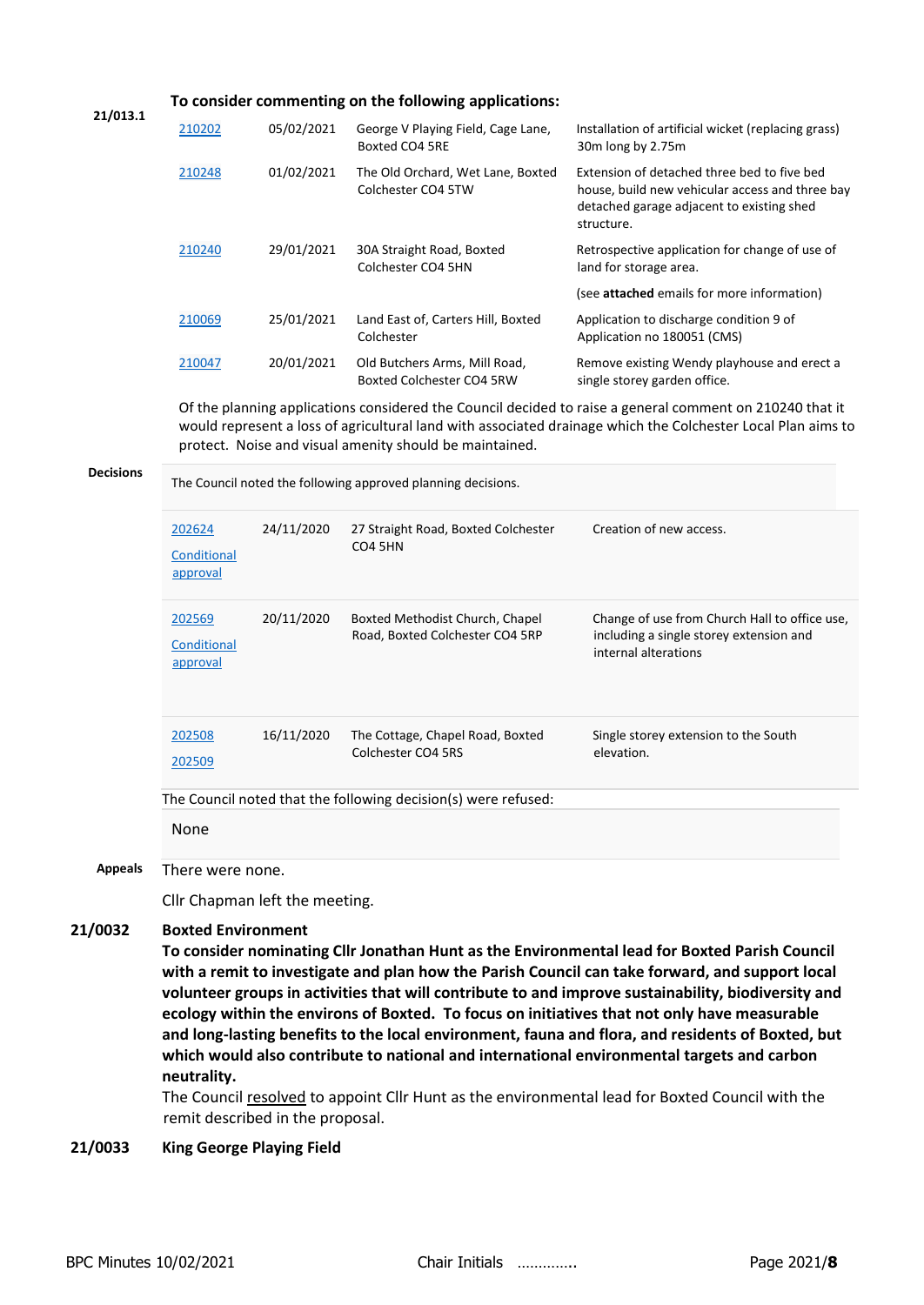**21/033.1 To note that a certificate of lawful use was applied for in January for the installation of outdoor gym equipment at a cost of £58.50 which should be reclaimable from Colchester Borough Council under S106.**

**To also note that a planning application was submitted in January for the installation of an artificial wicket at a cost of £142.00 which should be reclaimable from Colchester Borough Council under S106.**

The planning applications were noted.

# **21/0034 Community Hub & Sports and Social Club**

**21/034.1 To consider the continuing suspension of hiring and lease fees during COVID lockdowns requiring sport to be suspended and the Hub to operate as take-away only.** It was resolved to continue the suspension of hire and lease fees until the national lockdown lifts.

## **21/0035 Boxted Bridge**

- **21/035.1 To note that Cllr Brentnall will speaking at the Essex County Council Full Meeting on 23rd February and asking a question relating to Essex Highways plans to use permitted rights and not a planning application and how interested bodies will be consulted (see attached).** This was noted and the Council also agreed that it would be a good idea to get an indication of cost for an independent engineers' survey of the bridge.
	- **21/035.2 To consider updating the 'ready to go' Parish Council press release for after the Essex County Council Meeting.**

The Council resolved to update the press release and circulate it for comment before releasing it.

## **21/0036 New Woodland**

## **To note the planned creation of a new woodland at Queens Head Road as behalf of Mr Sexton on which the Parish Council has emailed support.**

The Council noted the planned private woodland that might be created near Queens Head Road and agreed that if the Council were approached again for support it might request that public access be considered.

#### **21/0037 S106 Committee**

- **21/037.1 To receive the minutes of the S106 Committee meeting 27th January 2021 (see attached).** These were received.
- **21/037.2 To note that the Village Hall land is as shown on the attached plan and that the Council should undertake a meeting with the Boxted PCC before submitting a planning application for an additional car park. (See attached)**

The Council agreed for Cllr Brentnall and Collitt to meet the Parish Parochial Church Council (PCC) to discuss what might be achieved to secure permanent Parish Council use of the land behind the Village Hall.

**21/037.3 To note that the Parish Council, at the March 2021 meeting, will be asked to decide on a clear, agreed strategy for the future use of the Hub building and management and use of the King George Playing Fields.( eg especially concerning vehicles, -the future numbers of teams using the pitches, likely numbers of visitors to the cafe, play equipment areas, Village Hall users, School run users etc).** 

**Clear guidance should be given to the Section 106 Committee as to which projects should be prioritised and progressed further, and a clear indication given for the approximate allocation of funds for each. Close regard should be given to the terms of the Section 106 contractual agreements. A paper will be circulated to all before the meeting.** This was noted

#### **21/0038 Highways**

- **21/038.1 To decide to ask Phillip Liverton Ltd to remove the broken tree at Betty Potters Dip.** The Council resolved first to write to the owners of the adjacent land and ask them to remove the broken tree at Betty Potters Dip as it was more likely their responsibility.
- **21/038.2 To decide which verge items would be best, application needed to Essex County Council to deter verge parking near the school.**